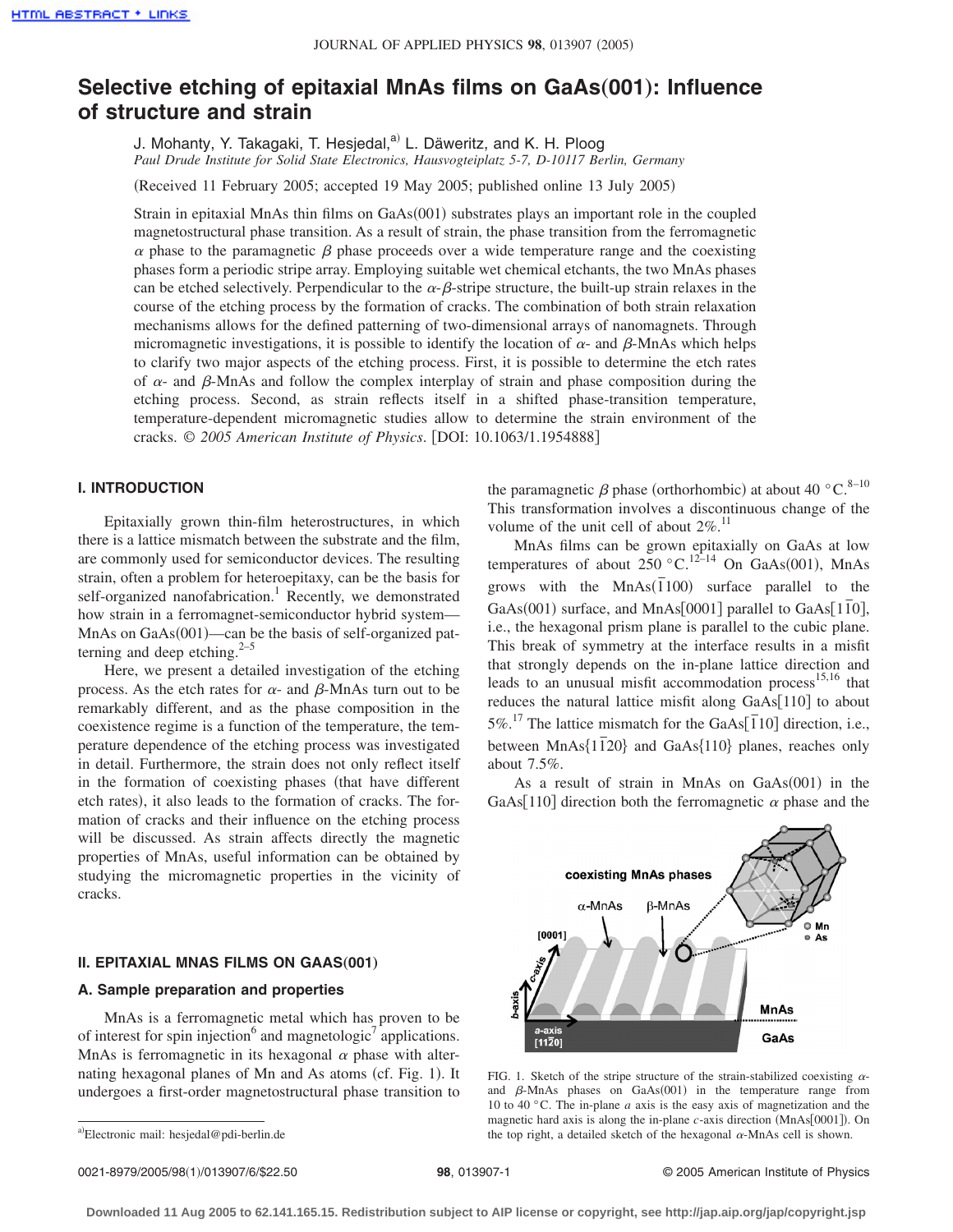paramagnetic  $\beta$  phase coexist over a temperature range of  $10-40$  °C.<sup>18–20</sup> The two phases exhibit a self-organized array of stripes elongated along the  $c$  axis of MnAs ( $[0001]$ direction), $2^{1-24}$  as illustrated in Fig. 1. Magnetic measurements reveal that MnAs films on GaAs(001) exhibit a strong uniaxial anisotropy with the in-plane *a* axis being the easy axis of magnetization and the in-plane *c* axis the hard axis of magnetization.<sup>25</sup> A sketch of the coexisting  $\alpha$  and  $\beta$  phases of MnAs on GaAs(001) and the crystallographic orientation of  $\alpha$ –MnAs are shown in Fig. 1.

#### **B. Strain in MnAs/GaAs(001)**

MnAs films on GaAs(001) are found to be anisotropically strained. Strain in this system may have three interdependent origins, namely, (I) the crystallographic lattice mismatch between MnAs and GaAs as discussed above, (II) the thermal-expansion mismatch between the two crystals, and (III) the first-order phase transition with the associated volume change. (II) Above the ferromagnetic-to-paramagnetic phase-transition temperature, the thermal-expansion coefficients of MnAs in the *a*-axis and *c*-axis directions are similar and about one order of magnitude larger than those of GaAs. $^{11,26}$  Below the phase-transition temperature, the thermal-expansion coefficient along the *a* axis changes sign, meaning that the lattice expands upon cooling.<sup>11,26</sup> Therefore, cooling from the growth temperature to room temperature gives rise to tensile strain in the MnAs film along the *c*-axis direction. In the perpendicular *a*-axis direction, the strain is tensile above the phase-transition temperature and compressive below the phase-transition temperature. (III) From the bulk it is known that the lattice spacing along the *c* axis is not affected by the phase transition. $11$  This is also the case for MnAs films, where the stress evolution along the *c* axis is solely reflecting the thermal-expansion properties.<sup>26</sup> In the basal plane, on the other hand, bulk studies revealed that the *a* lattice spacing increases during the transformation from  $\beta$ -MnAs to  $\alpha$ -MnAs.<sup>11</sup> In the film, the in-plane *a* axis is clamped to the GaAs substrate due to epitaxial constrictions. Quite obviously, the MnAs film changes its volume by uniaxial expansion in the growth direction. The resulting modulation of the topography of the  $\alpha$ - $\beta$  stripe structure is about 1.7% [studied by atomic force microscopy (AFM), and cf. Fig. 2] and compares well with the  $1.9\%$  calculated for a clamped bulk crystal.<sup>27</sup>

In summary, MnAs films on GaAs(001) in the  $\alpha$ - $\beta$ -phase coexistence regime relax the built-up strain along the *a*-axis direction by forming an ordered array of  $\alpha$ -MnAs ridges, separated by  $\beta$ -MnAs valleys.<sup>18–20</sup> The ordered array of stripes stretching along the *c*-axis direction can be easily identified in the AFM image in Fig. 2. The period measured along a line marked (a) is  $125 \mu m$  with a peak-to-valley height modulation of roughly 3 nm. Perpendicular to this structure, the remaining strain along the *c*-axis direction also results in a weaker film height modulation. The parallel dotted lines on the right-hand side of the figure help to identify the second stripe array. The periodicity of this modulation, measured along the *a* axis and indicated by the line (b), is 1.28  $\mu$ m and exhibits a height modulation of



FIG. 2. Two-dimensional strain modulation in MnAs films grown on GaAs(001) (AFM micrograph, film thickness of 215 nm). The array of  $\alpha$ -MnAs stripes (bright) is oriented parallel to the  $c$  axis and separated by  $\beta$ -MnAs. The period, measured along the line indicated by (a), is 1.25  $\mu$ m and the peak-to-valley height modulation is roughly 3 nm. Perpendicular to this array along the *a*-axis direction, a second array is visible that is indicated by the dotted white lines. Its period is 1.28  $\mu$ m and the height modulation is around 1 nm [measured along line (b)].

around 1 nm. This kind of structures reduce the stress energy by increasing the surface area and are often observed as wrinkles or periodic structures at the boundary of clamped elastic sheets.<sup>28</sup>

In general, the period of the  $\alpha$ - $\beta$ -stripe structure was found to be proportional to the film thickness.<sup>6</sup> By analyzing a multitude of samples, an empirical expression for the period *p* was found as *p*= 4.8*t*, with *t* being the thickness. Upon changing the temperature of a film with a given thickness, the period stays the same, while the phase content  $\phi$  varies in the range between the purely  $\alpha$ -phase film  $(\phi = 1)$  at the onset of the striped phase and the purely  $\beta$ -phase film  $(\phi=0)$  at the phase-transition temperature  $T^*$ . This tunable periodic two-dimensional structure can be employed in the sense of a latent image since a phase-selective etchant will be able to transfer the pattern permanently into the sample. Details of the etching process will be presented in Sec. III.

#### **III. ETCHING OF MNAS: PROCEDURE**

Etching has been widely used in semiconductor research as a classic tool to make defects visible.<sup>29</sup> By employing suitable etchants, wet chemistry can be the basis for the formation of self-organized magnetic island structures in MnAs thin films.2 It was found that virtually all GaAs etchants do also react with MnAs. The selective etching of  $\alpha$ - and --MnAs was demonstrated with both hydrochloric-acid- and sulphuric-acid-based solutions.<sup>3</sup> Before etching, defined areas of the film were protected with polymethylmethacrylate (PMMA, patterned by electron-beam lithography), as indicated by black squares in the checkerboard pattern top of Fig. 3. The resulting regular island structure is visible in the etched areas [cf., e.g., the white circle in Fig.  $3(a)$ ]. The dotted square in the checkerboardlike pattern indicates the position where the AFM micrograph [cf. Fig.  $3(a)$ ] was recorded.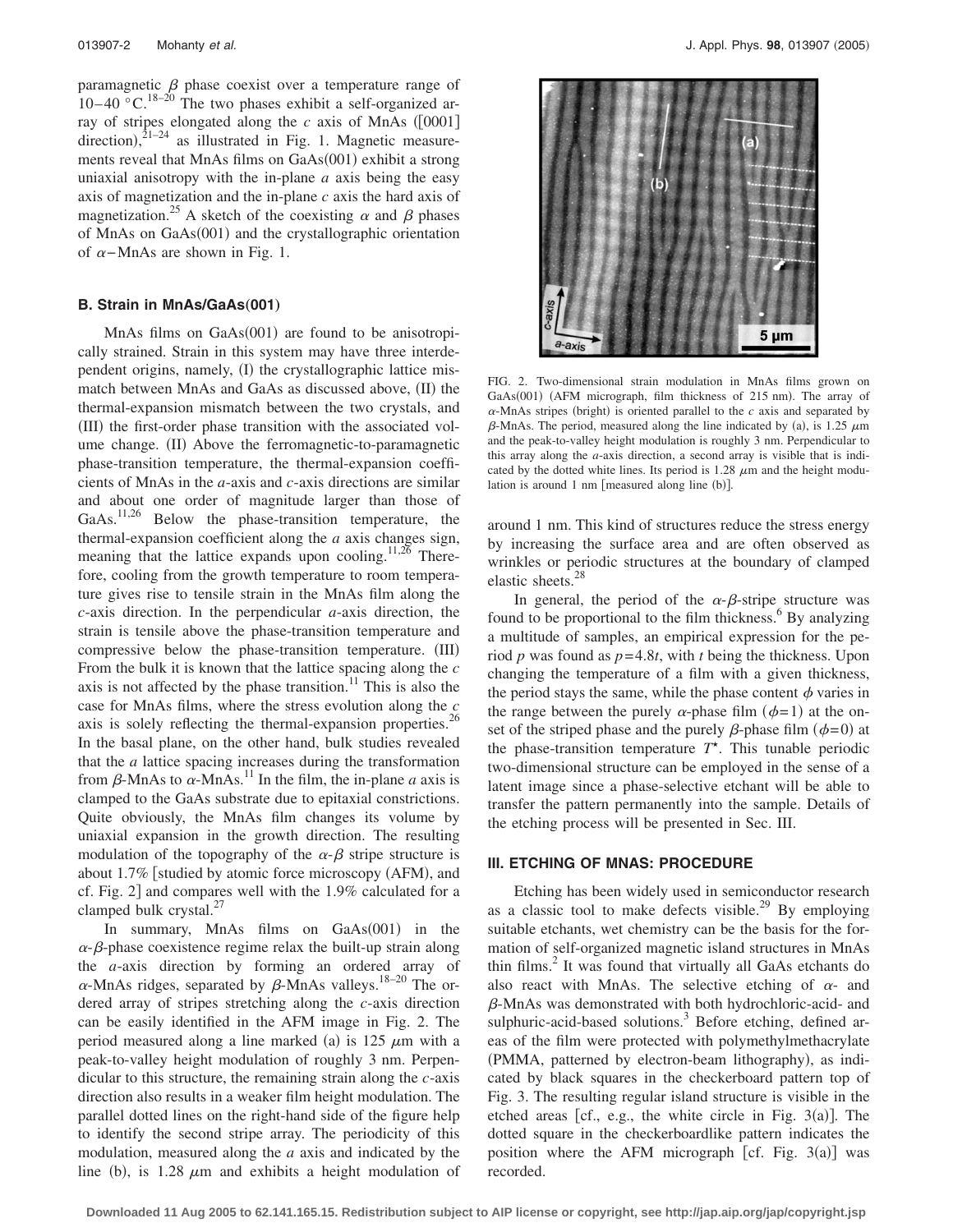

FIG. 3. Atomic force microscopy (AFM) (a) and magnetic force microscopy (MFM) (b) images of a partially wet-etched MnAs film on GaAs. The checkerboardlike pattern above shows the areas (black) that were protected by resist during the wet etching performed at room temperature. Selforganized magnetic islands are found in the etched areas (cf. white circle). Moreover, the etch solution creeps under the protective resist layer during the etching leading to irregular MnAs edges. This effect is more pronounced for *c*-axis oriented edges than for *a*-axis oriented edges. Note also the formation of cracks along the *a*-axis direction that penetrate deep under the resist mask. The MFM image shows a regular domain pattern of antiparallely magnetized domains on the ferromagnetic stripes.

# **A. Etching selectivity of MnAs phases**

MnAs is markedly chemically reactive. Any wet etchants used for GaAs (to the extent we have investigated so far) also etches MnAs. The exposure of MnAs samples to acids, alkalis, and even water, results to a certain degree in a chemical reaction. On the other hand, MnAs does not react with alcohols, thus allowing a number of standard lithography processes for the film patterning. A hydrochloric-acid-based solution, HCl:  $H_2O_2$ :  $H_2O$  with a ratio of 4:1:12, yields a high MnAs-phase selectivity and a manageable etch rate (tens of nanometers per minute). $^{2}$  The etching process does not proceed in a layer-by-layer manner, but the etch solution selectively removes Mn atoms, as no Mn could be detected in the etched areas by energy dispersive x-ray analysis.<sup>3</sup> Subsequent Raman measurements revealed a broad peak at  $200-230$  cm<sup>-1</sup> that is associated with amorphous As left behind after the initial stage of the etching process. $3$  Further exposure to the etch solution then results in a slow dissolution of the amorphous As. It has to be noted that, in contrast with the fast etching properties of MnAs in wet etchants, MnAs withstands reactive ion etching (RIE) for extended times. In this way, MnAs was used as a RIE etch mask for GaAs.<sup>2</sup>

Before exposing the MnAs film to the etch solution, the surface corrugation due to the two coexisting phases of MnAs can be easily measured by, e.g., AFM. During the etching process, the sole information about the evolution of the surface corrugation does not give a sufficient information about the etching rates of the two phases. The reason for this is that if the phase that occupies a larger volume (in this case  $\alpha$ -MnAs) etches faster than the other phase, the corrugation will first vanish and then invert with respect to the initial corrugation. Thus, we have to make use of the fact that the two phases have distinct magnetic properties. Employing a micromagnetic scanning probe technique, namely, magnetic force microscopy (MFM), in conjunction with AFM, enables us to follow precisely the etch selectivity of the MnAs phases.

The dominant micromagnetic contrast of a demagnetized MnAs sample in the  $\alpha$ - $\beta$ -stripe phase stems from oppositely magnetized domains (along the easy  $a$ -axis direction) that line up along the ferromagnetic stripes (oriented along the c-axis direction). In MFM, a ferromagnetic tip is magnetized along its axis and thus interacts with the out-of-plane moments of the magnetic stray field of the sample. At the ends of the bar-magnet-like domains, the cantilever encounters an attractive (repulsive) additional interaction, when the tip probes a stray field that points into (out of) the sample plane. The individual domains are separated by 180° Bloch walls. Figure  $3(b)$  presents the MFM contrast obtained for an etched film (as described above). It predominantly shows alternatingly magnetized domains across the etch-protected parts of the film. Two areas of this film are of particular interest and will be discussed in more detail. The first is located close to the *a*-axis-oriented edge of the etch mask. This area allows to get a deeper insight into the etch rates of the two phases. The other is located close to the *c*-axis-oriented edge of the etch mask and illuminates the formation of the cracks and the influence of strain on the micromagnetic properties.

Taking a closer look at the *a*-axis-oriented edge, shown in Fig. 4, allows to determine the etch selectivity towards  $\alpha$ and  $\beta$ -phase MnAs. On the left-hand side (lhs), the MFM image of the unetched area clearly shows the typical micro-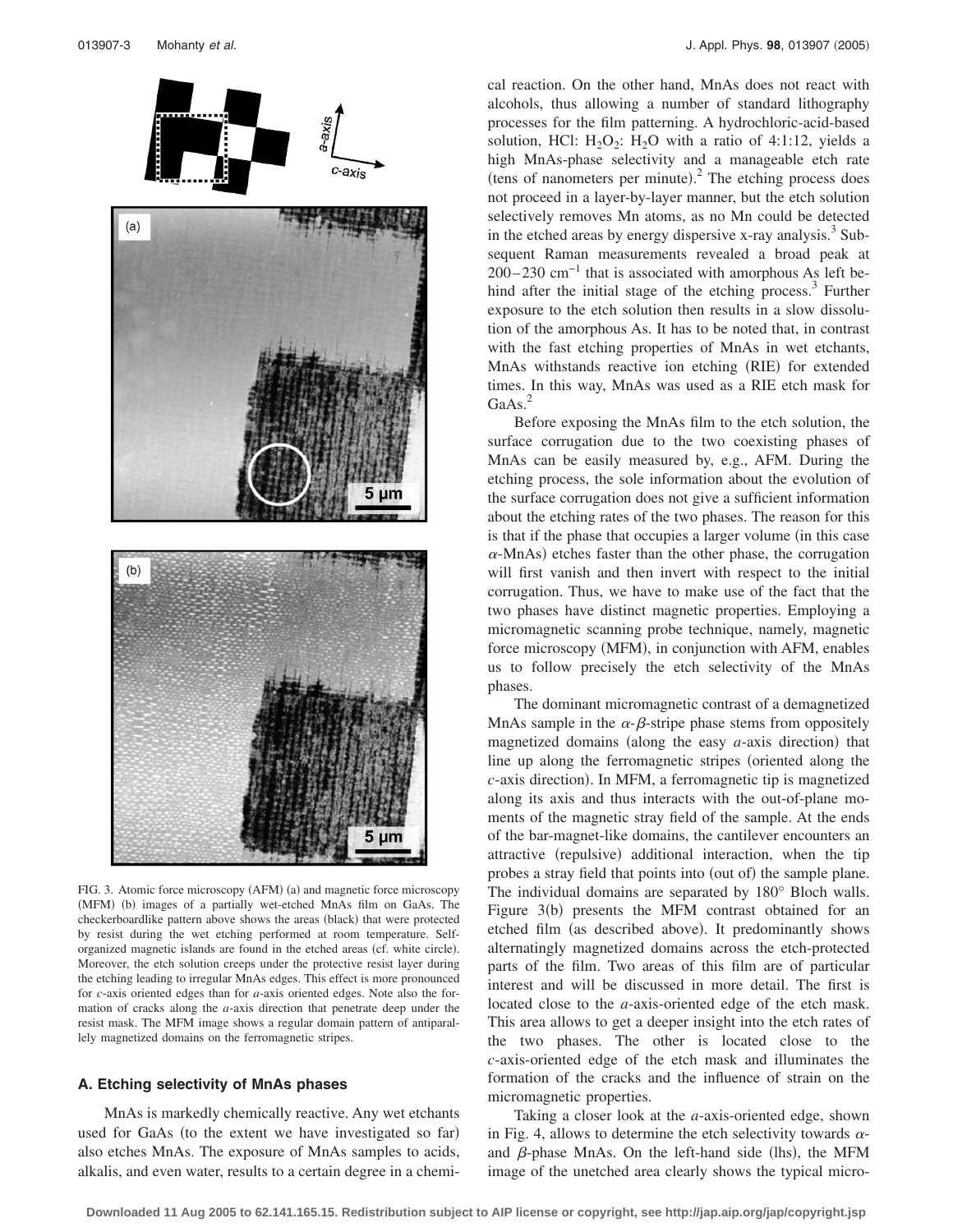

FIG. 4. Phase-selective etching of a 215-nm-thick MnAs film showing that the etch rate for  $\alpha$ -MnAs is larger than for  $\beta$ -MnAs. The MFM image was recorded close to the boundary between an etched and a nominally unetched region (indicated by a dotted line). In the vicinity of the boundary, the etchant tends to underetch the protective resist mask which allows to visualize the etching selectivity. The white arrows mark the partially etched MnAs film. By correlating their position with the magnetic contrast of the  $\alpha$ stripes on the unetched film, it can be concluded that  $\alpha$ -MnAs etches faster than  $\beta$ -MnAs.

magnetic contrast on the ferromagnetic  $\alpha$  stripes discussed above. The dotted white line indicates the edge of the protective etch mask that was removed before the MFM scan. It is obvious that the etchant creeps underneath the mask and slowly etches from the side into the film. The underetching stops at a crack that runs along the *a*-axis direction slightly to the left from the dotted line. The unprotected area shows no magnetic contrast and the GaAs substrate is still covered with amorphous As, as confirmed by Raman spectroscopy. Extending now the ferromagnetic stripes found on the lhs of the image into the underetched area clearly proves that the  $\alpha$ phase etches faster than the  $\beta$  phase (cf. arrows indicating the two phases).

One further remark has to be made about the etching process in terms of the dependence of the stripe phase period on film thickness. If we assume a layer-by-layer etching process, the period gets narrower in the course of the etching as the film thickness decreases. This could be a problem in terms of phase selectivity, as the initially  $\alpha$ -phase stripes transform into  $\beta$ -phase stripes periodically during the etching process. For example, assuming an initial film thickness of 100 nm associated with a stripe period of roughly 480 nm, a removal of 33 nm will lead to a stripe period of 320 nm and thus a strain-induced local phase inversion. The fact that the period does hardly change during the etching process (roughly 10%, see Ref. 2) leads to the conclusion that the initial etching quickly destroys the strain balance and leaves the initial  $\alpha$ - $\beta$  period, as determined by the etching temperature, intact.

# **B. Etch-related strain release: Crack formation**

While the Mn species are rapidly removed from the MnAs layer, the formation of regularly spaced cracks running along the *a*-axis direction takes place. This phenomenon can be observed in areas located close to the *c*-axis-oriented



FIG. 5. AFM image at the border between the etched and unetched areas of a 215-nm-thick MnAs film. The film was etched at room temperature, i.e., in the  $\alpha$ - $\beta$ -stripe phase, again showing a large underetching. The unetched parts of the film show the coexisting phases oriented along the *c* axis and, perpendicular to them, regularly spaced bright stripes (see arrows labeled '2') that originate from cracks at the etch front (see arrows labeled '1').

edge of the etch mask in Fig. 5. In general, the formation of cracks is observed for film thicknesses above 90 nm. Epitaxially grown films above a thickness of 500 nm exhibit cracks already in the as-grown state.<sup>30</sup> Since the MnAs layers employed in the present experiment are much thinner than the critical layer thickness for cracking, there is no reason for crack formation as the etching further reduces the film thickness. The generation of cracks is a result of the accumulated strain along the *c*-axis direction. Whereas the strain along the *a*-axis direction due to lattice mismatch between MnAs and GaAs and large difference of the thermal-expansion coefficients is relieved by the formation of the  $\alpha$ - $\beta$ -stripe structure, no such relaxation mechanism exists along the *c*-axis direction. The stress balance is assumed to break down during the etching, possibly due to the out-of-plane component of the stress originating from the selective etching and the wrinkles in the layers revealed in Fig. 2.

Figure 5 shows an AFM micrograph recorded at the edge of the etch window oriented along the *c*-axis direction. In the lower part of the figure, all MnAs is removed from the sample and the blank GaAs substrate becomes visible. Closer to the etch front, i.e., already underneath the protective etch mask (position indicated by the dashed black line) that was removed before taking the AFM scan, amorphous As islands are found. Right at the etch front, open cracks are visible that penetrate deep into the etch-protected film area, indicated by arrows labeled "1." The cracks exhibit a defined periodicity. Closed cracks (indicated by arrows labeled "2"), i.e., cracks that do not penetrate to the surface, are found further away from the edge of the protective etch mask and they exhibit the same spacing as in the two-dimensional strain modulation pattern, shown in Fig. 2. It is very likely that the etchant penetrates deep into the film directly at the MnAs–GaAs interface, leading to closed cracks that are found even 80  $\mu$ m away from the edge. The local delamination that is typical for strained layers then allows the etchant to slowly open the cracks up the surface.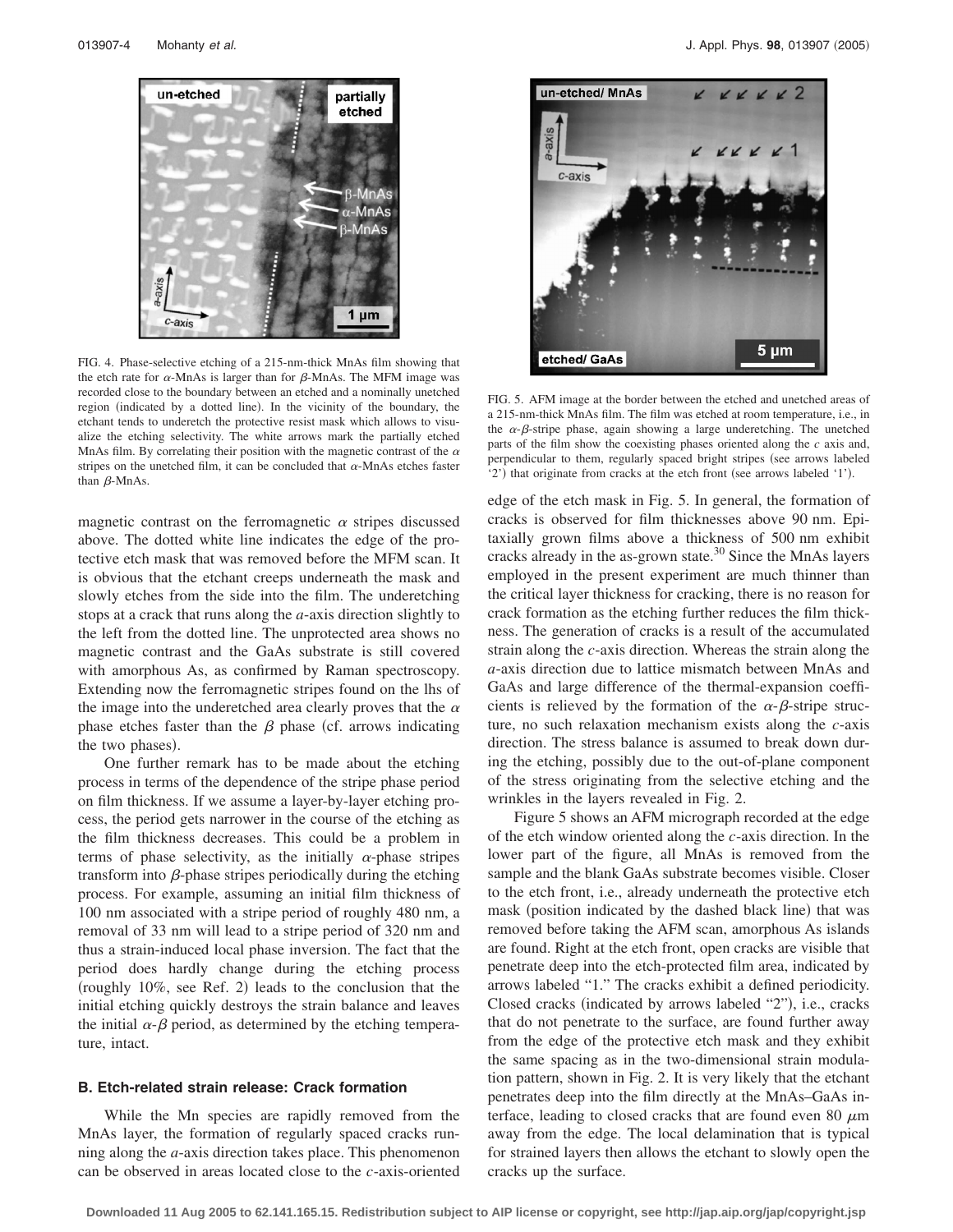# **IV. TEMPERATURE DEPENDENCE OF THE ETCHING PROCESS**

In order to clarify the origin of the crack formation in further detail, we performed etching experiments at different temperatures. Figure 6 shows MFM measurements of three samples etched in the (almost) pure  $\alpha$  phase (a), the  $\alpha$ - $\beta$ -stripe phase (b), and the pure  $\beta$  phase (c). Cracks (see arrows) are observed whenever an  $\alpha$ -phase material is present in the MnAs film. In the pure  $\beta$  phase, no cracks are generated (c). This behavior is independent of the film thickness.4 The top graph shows measured data for the  $\alpha$ -phase content obtained from x-ray diffraction.<sup>19</sup> The stars denote the phase compositions at which the etching experiments  $(a-c)$  were performed. If the strain along the  $c$  axis alone would be the only cause of the crack generation, the thicker MnAs films that have accumulated more stress should crack independent of the etching temperature. An analysis of the extension of the cracks into the unetched areas revealed that with decreasing  $\alpha$  content, i.e., increasing etching temperature, the cracks get shorter, however, the separation between the cracks remains the same.<sup>4</sup>

Thus, we conclude that it is the existence of the  $\alpha$  phase that is essential for the generation of cracks. The presence of the  $\alpha$  phase is associated with two phenomena. First, the formation of the  $\alpha$ - $\beta$ -stripe structure leads to a drastically altered strain state of the film. $^{26}$  It has to be noted that even below 10 °C, especially when approaching this temperature from higher temperatures, there is a minute amount of  $\beta$ –MnAs left in the film due to the first-order nature of the phase transition. This leads to a similar strain state even at lower temperatures. Second, the present etching process has a high affinity to  $\alpha$ -phase MnAs. The stress in  $\alpha$ -MnAs may be large enough so that any initial nonuniformity of the etching may lead to the observed combination of interfacial etching, delamination, and crack formation.

# **V. ETCH-INDUCED STRESS RELEASE AND ITS INFLUENCE ON THE MAGNETIC PROPERTIES**

As the first-order phase transition in bulk MnAs can be strongly influenced by external pressure,  $9,31$  one can expect that the magnetic properties are depending on the strain state of the MnAs-on-GaAs system. It has been demonstrated that the transition temperature decreases when the volume is reduced due to hydrostatic pressure, i.e., compressive strain.<sup>31</sup> Therefore, MFM is not only useful in determining the phase selectivity of the etching process through the magnetic identification of the remaining material, it is also an indirect probe for the strain state of the (partially) relaxed MnAs film in the course of the etching process. In a previous study, we have investigated the domain structure of a film exhibiting periodic cracks as a function of temperature.<sup>32</sup> It was found that close to the phase-transition temperature of the unetched and thus uncracked film, the remaining ferromagnetic material gets pinned in the vicinity of the cracks. We found a shift of the phase-transition temperature to higher values of up to 5 °C in these areas, showing that the film expands in the vicinity of the cracks.



FIG. 6. Top graph: variation of the  $\alpha$ -phase content over temperature measured by x-ray diffraction (see Ref. 19). Below 10 °C (a), the film is in its ferromagnetic  $\alpha$  phase, whereas above  $\approx$  40 °C (c) it is in its paramagnetic  $\beta$  phase. In the phase coexistence regime between 10 and 40 °C (b), the  $\alpha$ -phase content decreases steadily with temperature. Etching experiments were performed in all three structural regimes with the respective etching temperatures (and phase contents) indicated in the graph. The MFM scans below were recorded at room temperature after the etching process in the etch-protected areas of the film some micrometers above the etch window. Whenever  $\alpha$ -MnAs was present during the etching, cracks running along the *a*-axis direction can be found [cf. (a) and (b)]. Etching in the complete  $\beta$ phase does not result in the formation of cracks.